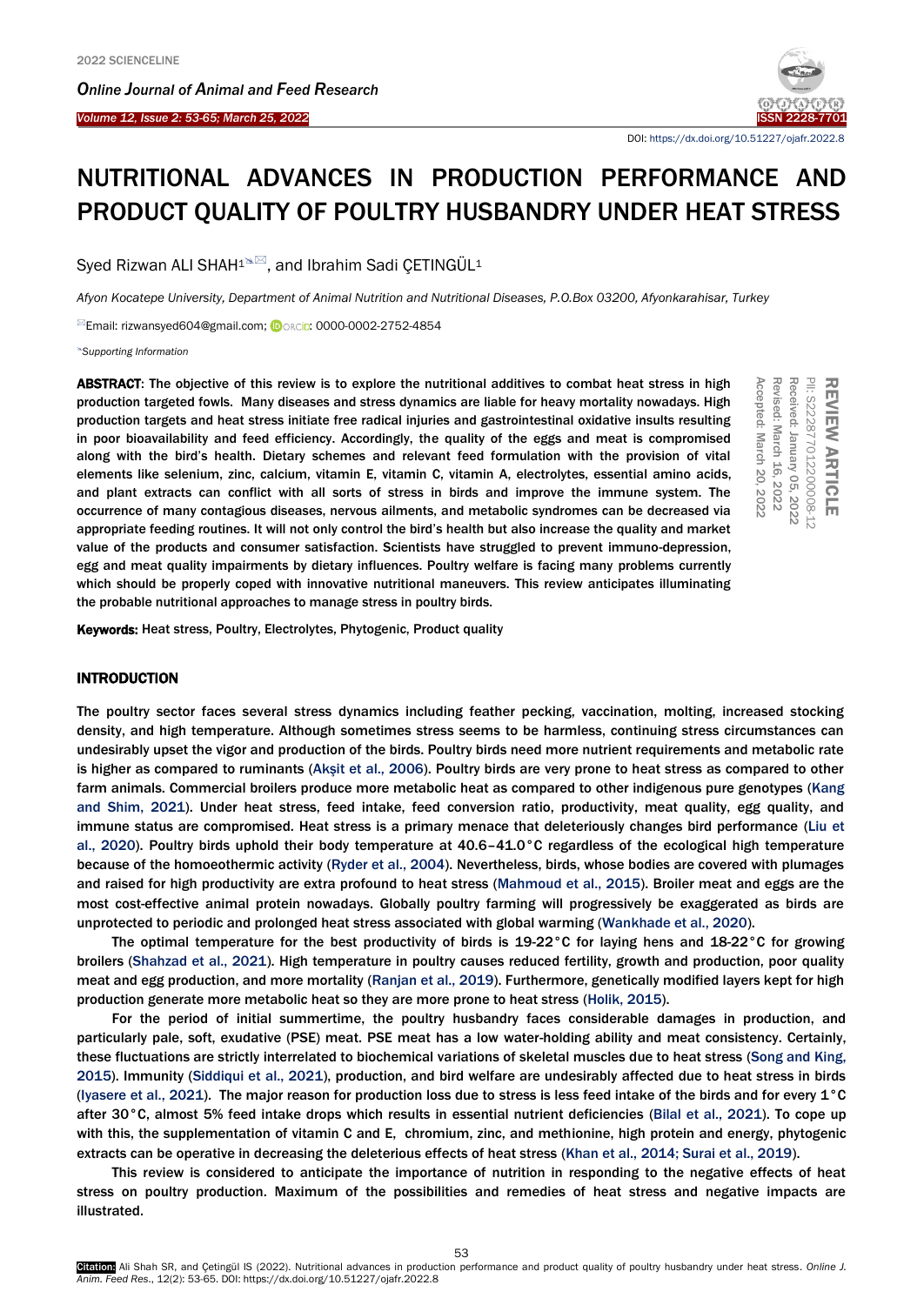## Feeding and drinking response during stress

Undoubtedly feed intake decreases significantly when housing temperature upsurges. In a study, it was determined that feed intake was reduced and water intake was increased in broiler chicks and this behavior was in response to high metabolic heat [\(Chowdhury and Furuse, 2013\).](#page-9-0) As a thumb rule, birds can be nourished at midnight during hot weather. Nevertheless, to avoid high metabolic heat overlapping ecological heat, it is usually recommended not to feed at 1.00- 4.00 pm. Feed conversion rate or feed efficiency of the birds is reported to increase during heat stress periods irrespective of the feed intake and crop filling [\(Sohail et al., 2012\)](#page-9-0). In a study, it was concluded that if broilers eat more finely ground feed particles during stress time, little metabolic heat is produced as compared to coarse particles of maize and the birds adapt to the environment with panting [\(Santos et al., 2019](#page-9-0)).

A study was conducted on 3060 broilers kept in tropical, subtropical, and temperate areas. FCR and body weight at 42 days were considerably higher ( $p \le 0.05$ ) in the subtropical area during winter [\(Osti et al., 2017\).](#page-9-0) Temporary feed restriction appears to improve the productivity and feed efficiency of the birds during the hot season. A study was conducted on one-week-old broiler chicks kept in open housing and it was seen that feed restriction for 3 hours along with vitamins and mineral supplementation reduced mortality and improved production and quality of the meat [\(Mohamed et](#page-9-0)  [al., 2019\).](#page-9-0) Similarly in another study, feed restriction for 2 hours per day improved the growth performance in broiler chicks [\(Liew et al., 2003\).](#page-9-0) Conversely, feed restriction for a longer period decreased considerably the body weight gain and feed efficiency of broilers but reduced mortality [\(Lin et al., 2006\).](#page-9-0) 

It was shown in a study conducted on various genetic lines of broilers kept in semi-intensive housing and the results showed that all chicks showed maximum feeding intake at early morning 7:00 and late evening 17:00 when the temperature is decreased [\(Gonçalves et al., 2017\).](#page-9-0) Hens under heat stress walk very little drink more water and do more rest as compared to control [\(Mack et al., 2013\).](#page-9-0) The increase in water intake under stress is a physiological response of birds to homeostat body temperature and dehydration. Similarly in a study betaine was used in broilers due to its osmoregulation property to decrease heat damage and increase water intake [\(Ratriyanto and Mosenthin, 2018\).](#page-9-0) The most economical way to decrease stress effects on birds is to feed them in the early morning and late evening and this will enhance feed efficiency [\(Liverpool-Tasie et al., 2019\).](#page-9-0) Birds eat more in day time normally and less at night time but to compensate for the stress-induced decrease in feed intake in the daytime, nighttime feeding can be encouraged with synthetic illumination [\(Daghir, 2009\).](#page-9-0) 

## Negative impacts of heat stress on poultry

Due to oxidative stress and cellular injuries during heat stress immunity and feed efficiency of the birds drops. There happens massive economic loss due to less production and mortality. The negative effects of heat stress on poultry are shown in figure 1 and table 1.

## Nutritional intermediations improving product quality and production

Nutritional management is an auspicious way to enhance productivity, feed efficiency and reduce disease outbreaks by increasing the immunity of the birds during stres[s \(Mujahid, 2011\). N](#page-9-0)utritional strategies include balancing of energy, provision of essential amino acids, adequate minerals and vitamins and many phytogenics that are discussed below and shown in figure 2.



**Figure 1 - Negative impacts of heat stress**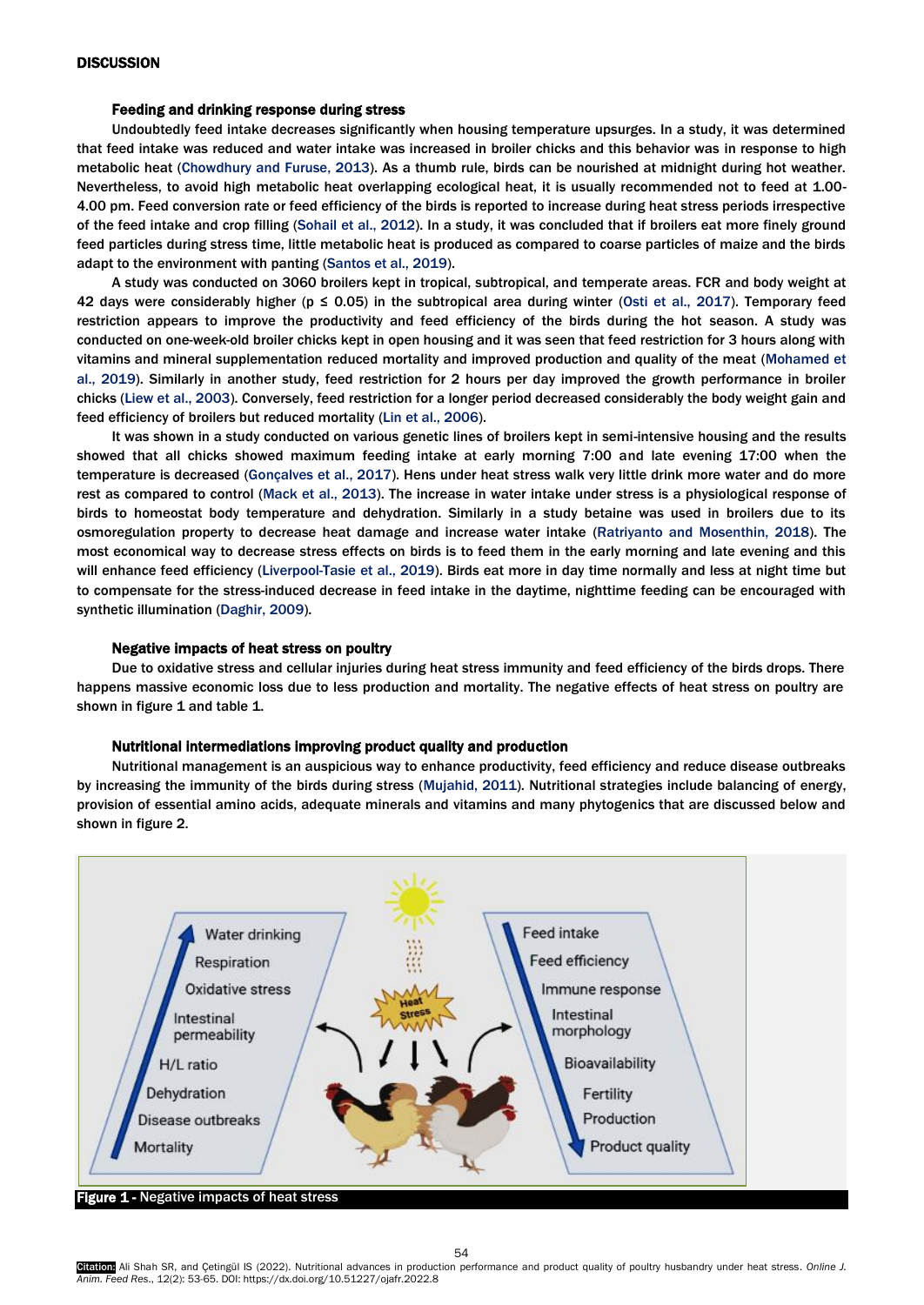# Table 1 - The negative impacts of heat stress

| <b>Heat Stress</b>                        | <b>Effects</b>                                                                                                                                                                                                                                              | <b>Birds</b>                      | <b>References</b>           |
|-------------------------------------------|-------------------------------------------------------------------------------------------------------------------------------------------------------------------------------------------------------------------------------------------------------------|-----------------------------------|-----------------------------|
| <b>Chronic heat stress</b><br>$(10-days)$ | $\downarrow$ Weight gain<br>$\uparrow$ Inflammatory cytokines (IL-2 and TNF- $\alpha$ ), and rectal<br>Temperatures.<br>$\uparrow$ Intestinal bacterial permeability                                                                                        | <b>Broilers</b>                   | Alhenaky et al. (2017)      |
| <b>Chronic heat stress</b>                | $\downarrow$ Feed intake and body weight.                                                                                                                                                                                                                   | Cobb-500 broiler                  | Attia et al. (2017)         |
| <b>Acute heat stress</b>                  | ↑ Mitochondrial Super-Oxide formation in bird's skeletal<br>muscles.                                                                                                                                                                                        | <b>Broilers</b>                   | Sahin and smith (2016)      |
| $38^{\circ}$ C (2, 5, and 10 hr.)         | An efficient $\uparrow$ TLR4 expression in kidneys, liver, and heart.                                                                                                                                                                                       | 28 days old broilers              | <b>Huang (2017)</b>         |
| 23.9-37 $\degree$ C Cycling               | $\uparrow$ Heterophil-lymphocyte ratio, serum levels of cholesterol,<br>glucose, and triglycerides.<br>$\downarrow$ Feed intake, body and organ weight, primary and secondary<br>antibody and IgM and IgG titers, HDL-cholesterol (serum<br>concentration). | <b>Broilers</b>                   | Habibian et al. (2014)      |
| $31^{\circ}$ C (12 HR.)                   | $\downarrow$ In laying rate and egg production.<br>$\uparrow$ (In mRNA levels) of ghrelin and amphetamine- and cocaine-<br>regulated                                                                                                                        | 12 weeks old hens                 | Song et al., (2012)         |
| $30^{\circ}$ C (2 weeks)                  | $\uparrow$ Serum corticosterone conc., and sodium-dependent glucose<br>transporter-1 expression.<br>$\downarrow$ Bodyweight.                                                                                                                                | 28 days old broilers              | Garriga et al. (2006)       |
| $32^{\circ}$ C (acute heat<br>stress)     | Acid-base level disturbance (in the blood), negative effects on<br>the integrity of muscle membrane, and changes in meat<br>characteristics.                                                                                                                | 35-63 days old<br><b>broilers</b> | Sandercock et al.<br>(2001) |



## High-energy formulations

The benefits of giving high-energy formulations by supplementing fat and protein to broilers kept in hightemperature areas are familiar globally [\(Srinivasa Rao et al., 2016\)](#page-9-0). For instance, a study was conducted on Ross-308 and chicks were fed with 21% and 23% crude proteins. The results showed a significant increase (P< 0.05) in body weight gain and feed conversion ratio as compared to the low protein diet. In short, it was declared that 23% protein and 3000 kcal/kg energy was better for growing stage and for the finishing period 20% protein and 3200 kcal/kg energy was suitable [\(Ahmed and Arabi, 2015\).](#page-9-0) Feeding broilers with less protein-based diets during finishing has reduced microbial contents in feces and improved productivity during stress (L[audadio et al., 201](#page-9-0)2). In another study, for layers kept at 31 °C, supplementation of 5% fats to layers increased their feed intake by 17% while for hens kept at 11-18°C, there was a 4.5% increase in feed intake (Daghir, 2008). [Abdel-Moneim et al. \(2020\)](#page-9-0) reported that full-fat canola meal in Japanese quails under heat stress has resulted in improved growth and egg-laying along with egg quality.

55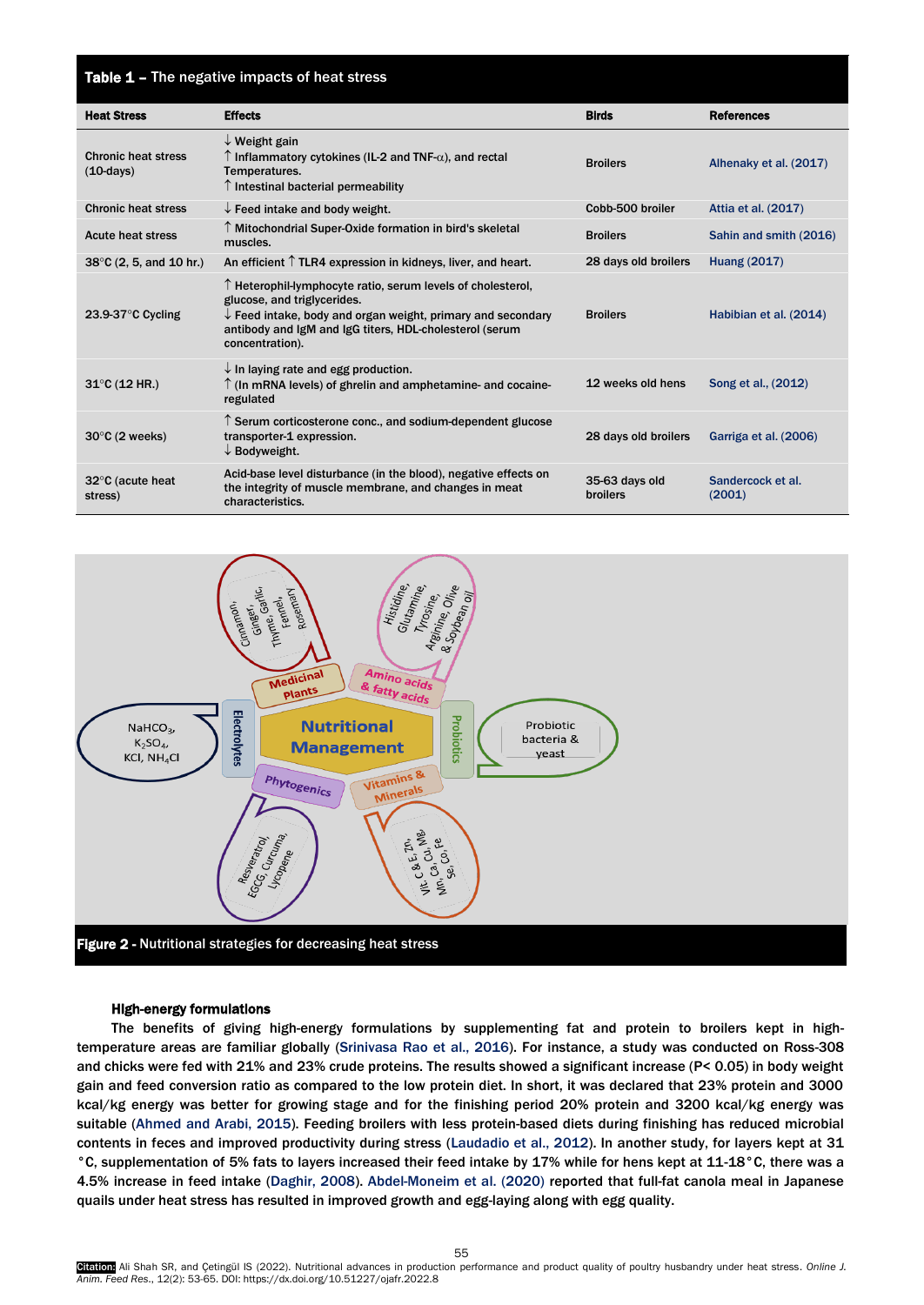## Lowering metabolic heat

As compared to carbohydrates and protein, supplementary fat leads to a slight rise in metabolic he[at \(Laganá et al.,](#page-9-0)  2007). Serving wet feed to broilers during stressful environmental conditions increases weight gain, feed conversion rate, and feed intake [\(Koh and Macleod, 1999\).](#page-9-0) Mashed feed or crumbled feed particles are easily digested with little effort of gizzard i.e. high digestibility and hence reduced metabolic heat is produced ([Amerah et al., 2007\)](#page-9-0).

## Betaine and methyl donors' supplementation

Betaine has good osmoregulation properties and its supplementation to quails at 0.06-0.12% has shown more feed intake and better egg quality during heat stress [\(Ratriyanto et al., 2017\).](#page-9-0) Similarly in another study on quails, 16.5, 18, and 19.5% protein levels were augmented with 0, 0.06, 0.12% betaine respectively. The results showed that 18% protein with 0.12% betaine showed maximum crude fiber digestibility but less fat digestibility. Betaine improved all egg quality parameters and improved the digestibility of all nutrients [\(Raei et al., 2020\).](#page-9-0) In another study, betaine was used in broiler chicks to decrease harmful effects of heat stress and it resulted in decreased mortality, improved body weight gain and feed intake, and humoral immune response of the chicks under stress in treatment groups as compared to the control [\(Ghasemi and Nari, 2020\).](#page-9-0)

Reduced use of usual amino acids in diets during heat stress with supplementation of methionine, lysine, and betaine can improve the feed intake and efficiency along with a reduction in metabolic heat (Cronje, 2018; He et al., 2021). Moreover, these methyl group donors have value-added the carcass traits of broilers during heat stress (Ratriyanto [et al., 2014\). G](#page-9-0)lutamine supplementation in broilers under heat stress has resulted in intestinal epithelial cells multiplication increasing intestinal barrier function and tight junction proteins [\(Wu et al., 2018\).](#page-9-0) 

### Taurine supplementation

Taurine has now made its position in animal nutrition as an antioxidant agent because of stress in poultry birds. In a study, taurine was used in broilers in drinking water for 35 days during heat stress. The results showed that there was a significant increase in weight gain and feed intake in taurine supplemented groups as compared to control. The gut fat was reduced along with improvement in muscle histopathological characters ([Hafeez et al., 2021\)](#page-9-0).

## Probiotics and prebiotics supplementation

Probiotics and prebiotics are very valuable in poultry farming under heat stress. In laying hens provided with a hightemperature environment, 1g of mannan-oligosaccharides was used and it resulted in improvement of weight gain and feed conversion ratio, eggshell weight and thickness, albumen weight, and height in treatment group[s \(Bozkurt et al.,](#page-9-0)  2012). Similarly, in broilers under heat stress, 24mg/kg of the diet was used for 42 days and it resulted in improvement of intestinal morphometric characters including villus width and surface area, and crypt depth and production of the birds [\(sohail](#page-9-0) *et al.* 2012). In laying hens probiotic mixture including 0.1% symbiotic and 0.1% culture of *Bacillus subtilis and Enterococcus faecium* and 0.5% mannan-oligosaccharide was used and it resulted in daily feed intake increase along with an increase in egg weight, egg-laying capacity, and egg quality parameters under heat stress. It also enhanced beneficial intestinal microbes ([Zhang et al., 2017\)](#page-9-0). In commercial broilers, strains of *Bacillus subtilis* were used and it increased daily body weight gain and lipid peroxidation reduction [\(Chao et al., 2017\).](#page-9-0) Similarly, dietary supplementation of *Bacillus subtilis* at 0, 200 and 400 mg/kg of feed in broilers under heat stress increased significantly IgM levels in serum and improved cell-mediated immunity [\(Fathi et al., 2017\)](#page-9-0). In a study, microalgae astaxanthin obtained from *Haematococcus pluvialis* was used in broilers and layers to evaluate its effects on molecular parameters of stress and lipid metabolism during heat stress and it decreased hepatic mRNA activity of many redox regulatory genes, heat shock transcription factor 1, heat shock protein 70 and tumor necrosis factor-α ([Tolba et al., 2020](#page-9-0)). In a study, post-biotic obtained from *Lactiplantibacillus plantarum* was used in broilers to decrease the negative impacts of heat stress on production and bird's health. It resulted in upregulation of the glutathione peroxidase, superoxide dismutase, and catalase activity so it is a natural source of anti-oxidation ([Humam et al., 2021](#page-9-0)).

#### Electrolytes supplementation

Electrolytes are very important for poultry that should be balanced during heat stress and it is recommended to be 250 mEq/kg during stressful condition[s \(Sarwar,](#page-9-0) 2007). For better productivity of broilers during heat stress, 0.21-0.25% sodium and 0.30% chloride should be provided during the finishing stage [\(Mushtaq et al., 2007\).](#page-9-0) In a meta-analysis, it was predicted that for every 1°C increase in ambient temperature there was a 1.4% reduction in average daily feed intake and 2.1% reduction in average daily weight gain and dietary electrolyte balance has a strong effect on chicks less than 21 days old [\(Andretta et al., 2021\).](#page-9-0) Due to decreased feed intake during heat stress, there comes dietary deficiency of vital minerals that are important for digestibility and oxidative stress neutralization. Hence, there should be controlled supplementation of calcium, zinc, iron, phosphorous, sodium, chloride, potassium, copper, magnesium, selenium, manganese, chromium, and iodine [\(Hassan Mir et al., 2018\).](#page-9-0) In a study, broilers during the finishing stage were provided with minerals in water and feed during heat stress maintaining the electrolyte balance as 240 mEq. The results showed a 34% increase in water consumption as compared to control. Moreover, mineral supplementation reduced significantly metabolic heat, hyperventilation, and mortality [\(Farfán et al., 2010\)](#page-9-0).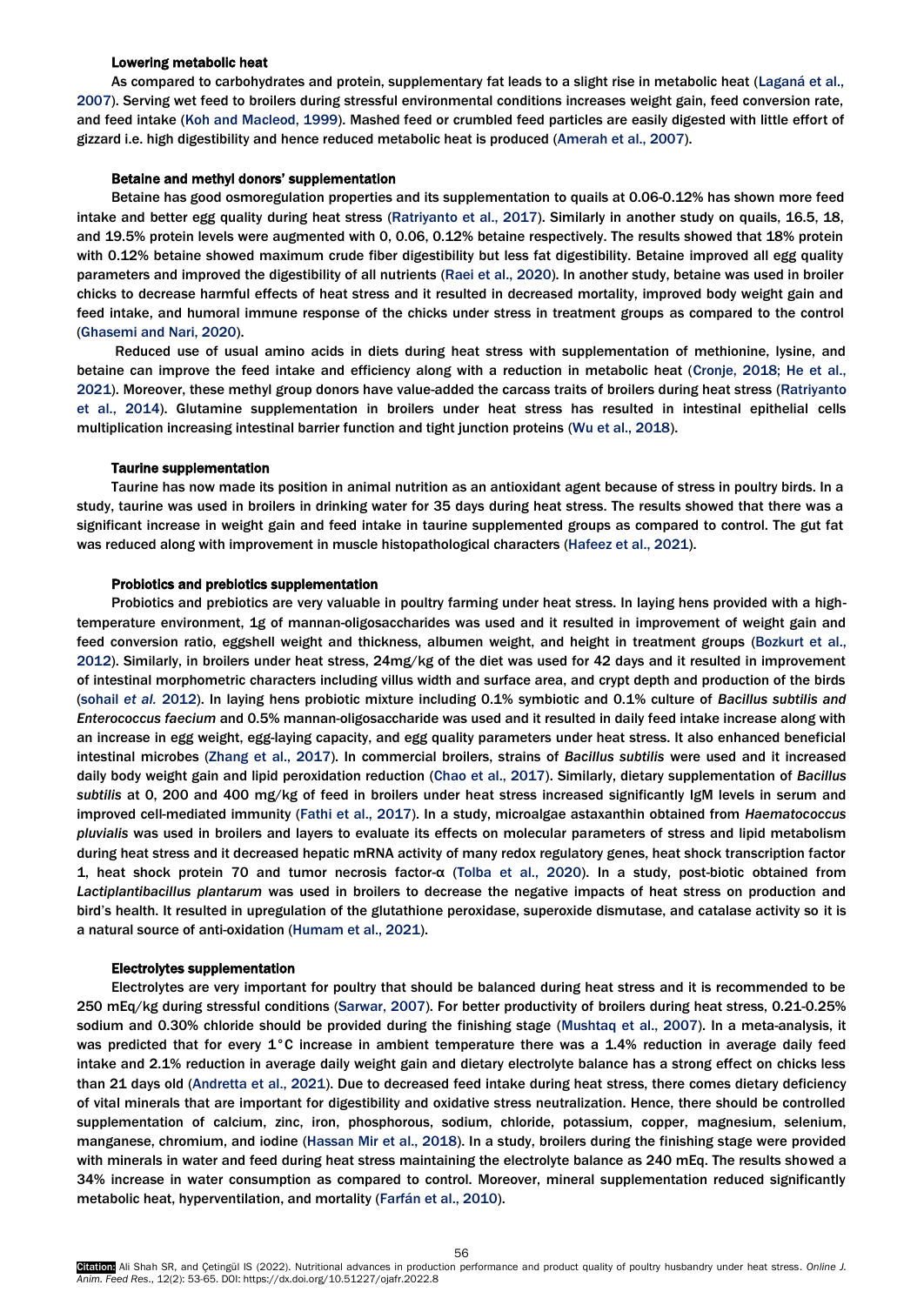## Vitamin C and vitamin E supplementation

Birds open to high-temperature present fall in the size of immune organs like the bursa, thymus, and spleen. Oxidative damage happens in birds prone to heat stress so, dietary addition of antioxidants is common dietary involvement. The provision of 250 mg/kg of vitamin E has been seen to decrease undesirable effects that occur during heat stress [\(Kazim Sahin et al., 2001\).](#page-9-0) In another study, vitamin E was supplemented as 250 mg/kg of the diet in broilers and it resulted in increased activity of glutathione peroxidase and reduced expression of HSP60 [\(Kumbhar et al., 2018\),](#page-9-0) and in layers, at 150 mg/kg it has shown to increase egg number and quality [\(Zhao et al., 2011\)](#page-9-0). Ascorbic acid or vitamin C is being synthesized by the kidneys of the chicken and during heat stress, it becomes insufficient to cope with the bird's requirements. Vitamin C improves immunity, body weight, anti-oxidative potential, semen quality, and carcass characteristics in chicks [\(Abidin and Khatoon, 2013\).](#page-9-0) A study was conducted to evaluate the effects of vitamin and mineral premix and vitamin C in broiler chicks during 0-35 days of the growing stage under artificially induced heat stress. The results showed that vitamin and mineral premix in water increased body weight gain and feed intake linearly, and the corticosterone level was reduced in serum in all treatment groups as compared to control [\(Saiz del Barrio et al., 2020\).](#page-9-0)  Similarly in another study, Vitamin C was provided to broiler chicks during the growing stage and the feed intake and body weight gain was improved due to a decrease in metabolic heat in birds as compared to the control group where no vitamin C was provided [\(Abudabos et al., 2018\).](#page-9-0) In another study, Vitamin A, C, E, capsaicin from red pepper, selenium, and zinc were evaluated in layers kept under a heat stress environment. The supplementation increased weight gain, feed efficiency, and immune organs such as spleen and thymus weights, egg weight, shell thickness, and egg-laying percentage as compared to the control. Red pepper improved egg yolk color and decreased total cholesterol and lipids vice versa to selenium [\(Malekizadeh et al., 2013\).](#page-9-0)

## ALA and GAA supplementation

The α-Lipoic acid (ALA) and guanidinoacetic acid (GAA) are naturally synthesized in body and they are also present in many feed ingredients good antioxidants and if supplemented during heat stress, show positive response on production. In a study, α-Lipoic acid was used in broiler chicks kept at high temperatures and it increased average daily weight gain, feed intake, and volatile fatty acids in treatment groups as compared to the control. Moreover, villus height and villus to crypt depth ratio were improved along with the increase of beneficial microbes in the cecum [\(Wasti et al., 2021\)](#page-9-0). In laying quails, guanidinoacetic acid (GAA) was supplemented during heat stress conditions and it resulted in increased laying capacity, better egg quality parameters, increased activity of superoxide dismutase, glutathione peroxidase, and reduction of malondialdehyde in serum [\(Raei et al., 2020\).](#page-9-0)

## Chitosan and galacto- oligosaccharides supplementation

In a study, chitosan oligosaccharides at 200 mg/kg were supplemented to broilers kept at high temperatures and it resulted that in the treatment group average daily weight gain, feed efficiency, weights of the immune organs, muscle oxidative enzyme activities were increased along with decreased malondialdehyde and corticosterone content as compared to control ([Chang et al., 2020\)](#page-9-0). Galacto-oligosaccharides were used in broilers kept at high temperatures and it resulted in improvement of feed conversion rate and weight gain along with a 5% reduction in mortality in treatment groups as compared to the control group [\(Slawinska et al., 20](#page-9-0)20).

#### Copper and zinc nanoparticles supplementation

In a study, nanoparticles of copper oxide were used to decrease heat stress effects on broiler chicks. The results showed that there was a reduction in metabolic heat and an increment in body weight gains in copper nanoparticles supplemented groups. Moreover, the stress biomarker, malondialdehyde (MDA) was decreased along with increased activities of catalase (CAT), superoxide dismutase (SOD), and glutathione peroxidase. Moreover, the liver tissue histology parameters were improved along with modulation of heat shock protein 70 and heat shock protein 90 [\(El-Kassas et al.,](#page-9-0)  2019). In another study nanoparticles of zinc oxide were fed to layers as 80 mg/kg under heat stress and it resulted in a significant increase in egg numbers, egg weight, eggshell thickness, superoxide dismutase (SOD) activity, and zinc bioavailability in the treatment group as compared to control (Abedini [et al., 201](#page-9-0)8).

#### Zinc, chromium, selenium, and methionine chelates supplementation

Effects of supplementation of zinc, chromium, and selenium in feeds were recorded in broiler chicks during the growing stage under heat stress. The results showed that there was an increase in feed intake and body weight gain in Zn, Se and Cr supplemented groups along with a reduction in lipid peroxidation as compared to the control. Moreover, the activity of superoxide dismutase was increased [\(Rao et al., 2016\).](#page-9-0) Similarly, Zn bound to methionine and zinc oxide was supplemented to broilers under heat stress and it increased weight gain, nutrient bioavailability, thymus and bursa weights, egg quality, and reduction of malondialdehyde (MDA) and cholesterol in serum [\(Abd El-Hack et al., 2018\).](#page-9-0) Similarly in another study, Zn-methionine (20, 40, and 80 mg/ kg of feed) provision to layers under heat stress has resulted in increased production, immunity, and egg quality parameters and reduced lipid peroxidation as compared to inorganic Zn and control group [\(Min et al., 2018\).](#page-9-0) Chromium is well-thought-out to be a valuable trace element. It has been stated that its supplementation encourages the productivity of broilers during heat stress. In a study, chromium was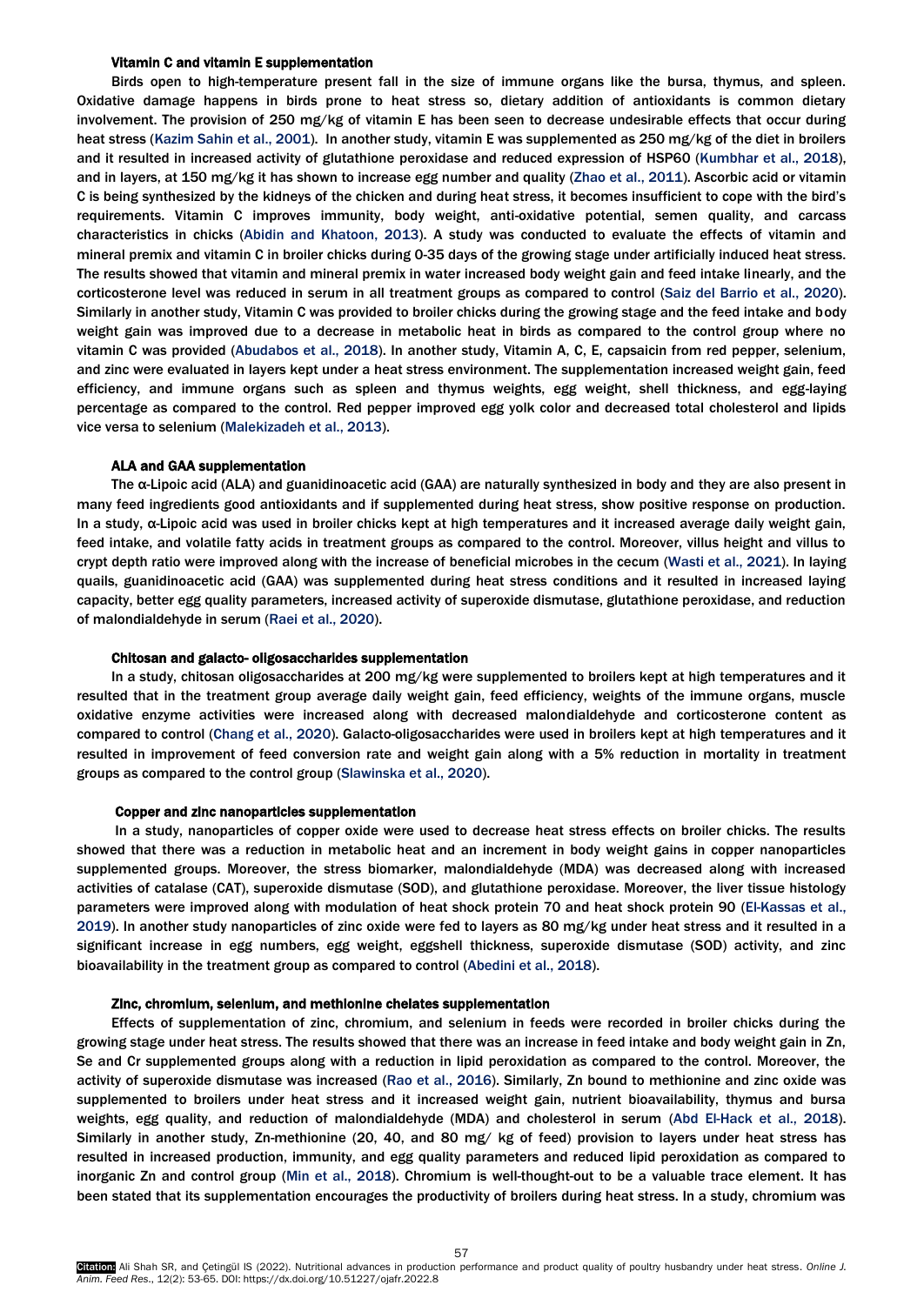supplemented methionine in broilers and the results showed an increase in body weight gain, feed conversion ratio along with the coefficient of energy metabolism, serum glucose, cholesterol, and triacylglycerol [\(Santos Dalólio et al., 2021\).](#page-9-0)  Amino acid-bonded trace minerals were provided to broilers under heat stress and it resulted in a decrease of the corticosterone levels and cytokines in serum and resultantly improved productivity of chicks ([Baxter et al., 2020\)](#page-9-0). In another study, ethoxyquin and mineral-methionine chelate were used in broilers and it resulted in a reduction of development of wooden breasts in broilers and the lipid peroxidation of muscles was significantly lower as compared to control when both were used together [\(Kuttappan et al., 2021\).](#page-9-0)

## NaHCO<sub>3</sub> and KCL supplementation

Dietary supplementation of NaHCO<sub>3</sub> was performed in layers and immune response was improved against ND virus after vaccination, and digestibility of nutrients was significantly higher in treatment groups as compared to the control [\(Abbas et al., 2019](#page-9-0)). Potassium chloride was used in broiler chicks under heat stress and it increased the digestibility coefficients of dry matter, protein, fat, fiber, and crude ash. Moreover, the bioavailability of calcium and phosphorous was more for potassium chloride supplemented chicks as compared to the control. The red blood cells and total hematocrit were more in treatment groups as compared to the control [\(Gorlov et al., 2020\)](#page-9-0).

## Propolis supplementation

Propolis is obtained from honeybees and it has several beneficial effects under stressful environments. In a study on quails kept under high temperatures, propolis was used for minimizing the adverse effects of heat stress. It resulted in improvement of weight gain and feed intake, increases in intestinal crypts depth, and immune organ weights [\(Mehaisen](#page-9-0)  [et al., 2017\).](#page-9-0)

## Phytogenic supplementation

additives have medicinal properties and natural to use without any side effects. They also enhance feed palatability with the flavor, taste and texture that the birds love to eat. Phytogenics enhance feed intake, promote gastrointestinal health status of the birds, improve immune system, reduce cellular oxidations, and improve production and product quality. There are many phytogenics that are mentioned below. Many phytogenic feed supplements are being used nowadays to combat stress in poultry birds. Phytogenic feed

#### Ginseng

In a study, ginseng was used in broilers and it resulted in lowering the gene expression of HSPA1A, HSP1, and HSP-16.2, and it was reported to be the most suitable additive to reduce heat stress undesired effects (Sandner [et al., 2020\).](#page-9-0) 

## Dried plums

Dried plums were used in a study on broilers to reduce the harmful effects of heat stress. It increased the daily weight gain, feed intake, and feed conversion rate of the broilers, and it increased the expression of the genes related to anti-oxidation, heat shock proteins, and immune system activation genes as compared to the control [\(Wasti et al., 2021\)](#page-9-0).

## Watermelon juice

Watermelon juice was added as 20% and 40% to water and it was used during the finishing stage of the broilers for 21 days under heat stress. The results showed that the survival rate was improved and it was 100% in the 40% supplemented group. Moreover, weight gain and feed intake were increased significantly in all treatment groups as compared to the control [\(Jimoh et al., 2020\)](#page-9-0).

#### Curcumin

Curcumin is obtained from turmeric and it was used in laying hens to improve the immunity during heat stress and it resulted in a reduction of Interleukins-6, interleukins 1β, and tumor necrotic factor- α in treatment groups as compared to the control ([Nawab et al., 2019](#page-9-0)). In another study, curcumin supplementation in broilers at 100 mg/kg of the diet (Zhang [et al., 2018\)](#page-9-0) and laying hens at 150 mg/kg of the die[t \(Liu et al., 2020\)](#page-9-0) has increased growth performance and antioxidative and immune regulating gene activities, and egg and meat quality. In another study, curcumin nanoparticles were used in broilers and they were provided with 25, 50, and 100 mg/kg of the diet under heat stress. The results showed a significant increase in body weight gain, feed intake, immune organ weights reduction in malondialdehyde, and an increase in glutathione peroxidase and superoxide dismutase activity. Curcumin nanoparticles at 50 and 100 mg/kg of diet showed more significant results as compared to other groups [\(Badran, 2020\).](#page-9-0) Similarly, cumin seed oil was supplemented to layers as 500 g/ ton of feed and it resulted in increased egg quality, feed conversion, immunity, and drop in serum malondialdehyde level [\(Saleh et al., 2019\)](#page-9-0).

## Cumin seeds

Cumin seed powder supplementation in broilers under heat stress has resulted in increased weight gain, feed conversion ratio and dressing percentage [\(Chawke et al., 2021\).](#page-9-0) In a study, the effects of phytogenic feed additive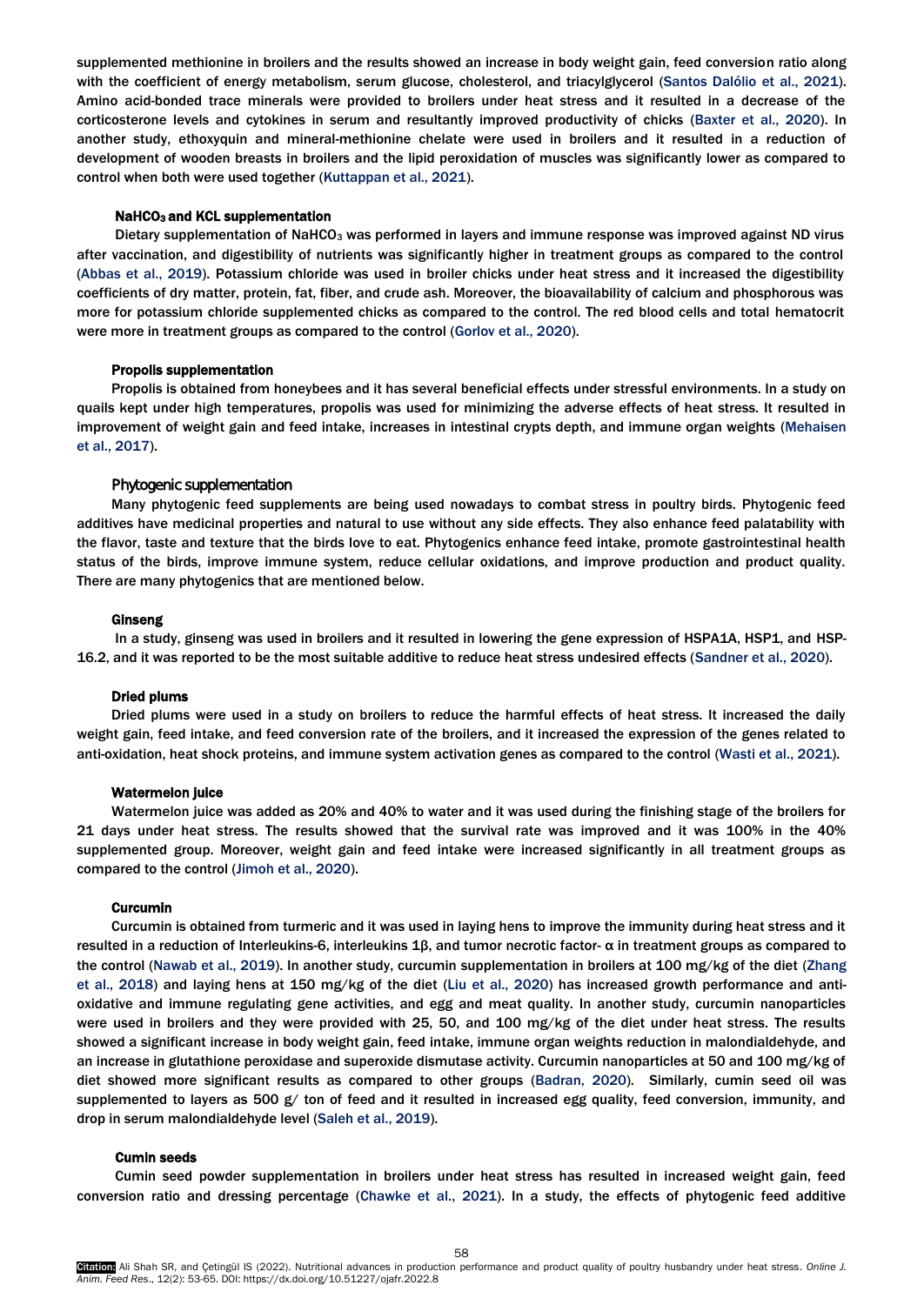"comfort" (PFA-C) was evaluated in broilers and it resulted in down-regulation of heat shock protein 70 gene expression, increase in water and feed intake, and average weight gain and low mortality ([Greene et al., 2021\)](#page-9-0).

### Cinnamon and clove

In a study, cinnamon and clove powders and their oils were used in quails reared under heat stress and it resulted in a significant drop in heat shock protein HSP70, HSP40, and HSP90, and tissue malondialdehyde, corticosterone, and cytokines in serum were reduced along with the increased activity of catalase, superoxide dismutase and glutathione peroxidase in treatment groups as compared to the control. Moreover, the oils were more beneficial as compared to the powders [\(Mustafa and Wasman, 2020\).](#page-9-0) Similarly in broilers, cinnamon powder as 0.5% has increased the weight gain and activity of serum glutathione peroxidase, catalase, and superoxide dismutase enzymes and reduction in malondialdehyde content [\(Sadeghi and Moghaddam, 2018\).](#page-9-0) 

## Siam weed

Siam weed (*Chromolaena odorata*) was used in broiler chicks to decrease the heat stress effects. Its Ethanol extract at 25–400 µg/ml presented a resilient antioxidant activity in vitro, comparable to 10–80 µg/ml ascorbic acid supplementation. Chromomoric acid obtained from siam weed (*Chromolaena odorata)* at 10 µg has anti-inflammatory activity. Moreover, the toxicity trials have shown that only the aerial fragments of it are nontoxic for animal feeding (Lartey [et al., 2020\).](#page-9-0)

## Fennel seeds

A study was performed in laying hens where fennel (*Foeniculum vulgare*) at 0, 10, and 20 g/kg were used to decrease harmful effects of heat stress and it resulted that malondialdehyde and egg carbonyl contents were reduced along with egg triglyceride and yolk cholesterol contents [\(Gharaghani et al., 2015\).](#page-9-0) 

## Herbal mixture

In a study, extracts of *Phyllanthus emblica, Tribulus terrestris, Withania somnifera, Ocimum sanctum Asparagas racemosus, Mangifera indica,* and *Glycrrhiza glabra* were mixed and used in broilers under heat stress and it resulted in a significant increase in body weight and feed intake. Moreover, free radical formation, blood urea nitrogen, serum cholesterol, and glucose level were decreased significantly in treatment groups as compared to control at 42 days of age [\(Rao et al., 2021\).](#page-9-0)

## African moringa

African moringa (*Moringa stenopetala)* leaf meal was used in broilers and layers kept in a high-temperature environment and it resulted that 2% supplementation of it improved egg yolk color and there was no significant effect on egg and meat quality ([Tamiru et al., 2020](#page-9-0)).

#### Lycopene

Lycopene is a carotenoid that is being found in tomatoes (*Solanum lycopersicum*) and it has shown anti-oxidative, anti-inflammatory activities along with improved productivity and feed efficiency, and better broiler meat and egg quality [\(Arain et al., 2017\)](#page-9-0). Similarly in another study in laying hens, lycopene as 20 mg/kg of the diet has shown a decrease in lipid peroxidation and increase in egg yolk color along with mineral and vitamin levels [\(An et al.,](#page-9-0) 2019).

## Licorice

In a study, Licorice (*Glycyrrhiza glabra*) was used in egg-laying quails under heat stress and it resulted in a reduction of egg yolk cholesterol and total lipids in licorice fed groups at 500 mg as compared to the control. Moreover, total serum cholesterol, low-density lipoproteins, triglycerides, and total serum lipids were decreased significantly in treatment groups as compared to control ([Dosoky et al., 2021](#page-9-0)).

#### **Willow**

Willow (*Salix*) bark has been used in poultry birds to alleviate the negative impact of heat stress on birds' health and production because of the important source of flavonoids, tannins, salicin, and glucosides of saligenin [\(Saracila et al.,](#page-9-0)  2021). Organic acids and essential oils are safe and have been approved by European Union for supplementation in animal feeding as anti-oxidative, antimicrobial, immune stimulators, and stress relieving additives ([Doneria et al., 2020\)](#page-9-0).

## Syrian oregano

In a study, Syrian oregano (*Origanum syriacum*) oil and Avilamycin, an antibiotic, effects were compared in broilers under heat stress for 42 days and the results showed no significant difference between the effects of the 600 mg/kg *Origanum syricaum* and avilamycin as compared to the control and it has shown improvement in production and immune status of the birds under heat stress [\(Tekce et al., 2021\)](#page-9-0).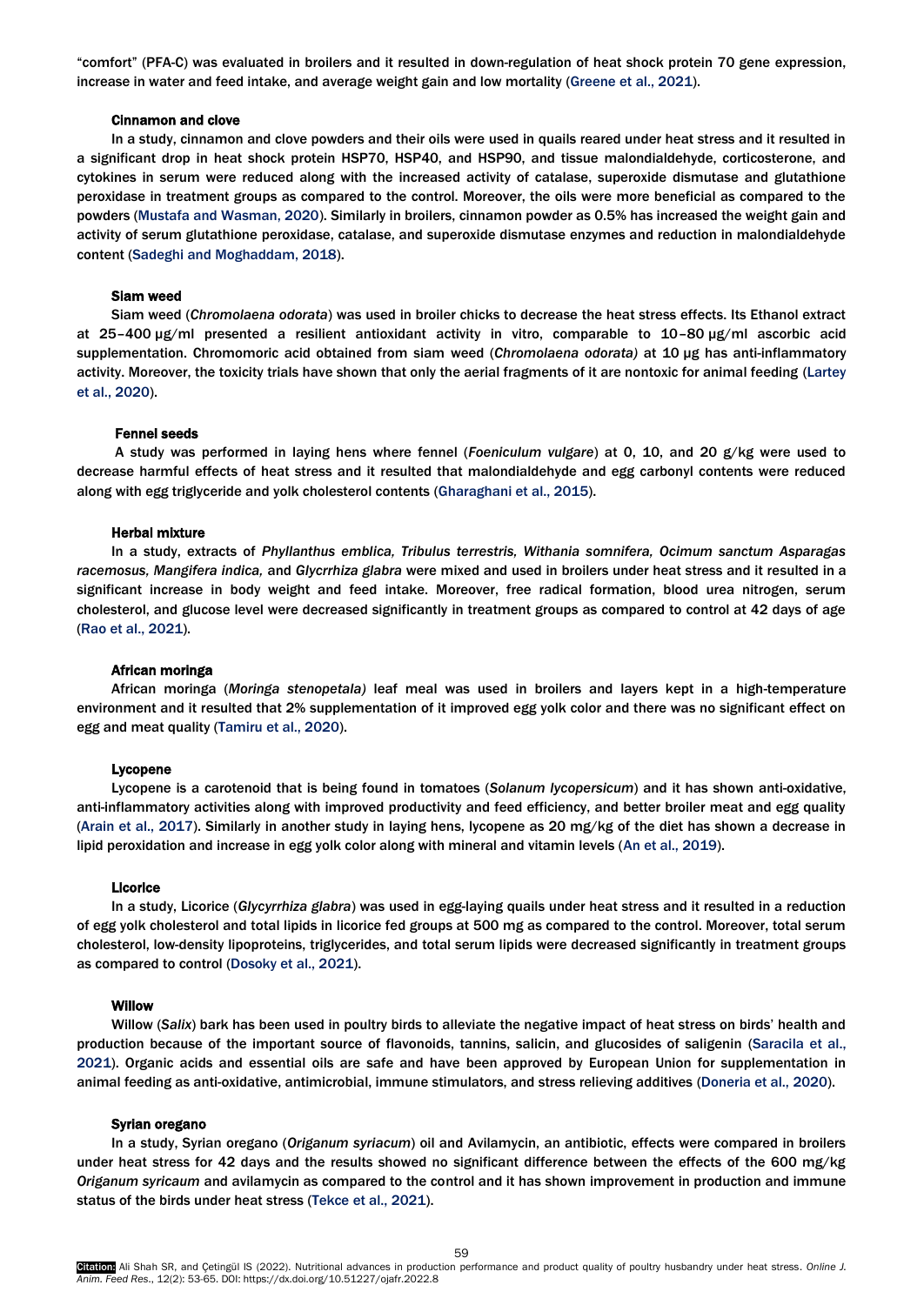# Garlic

Individual and combined effects of probiotic, garlic powder, citric acid was evaluated in broiler chicks under chronic heat stress. It resulted in improvement of productivity and feed efficiency, immunity, intestinal microbial population, and intestinal morphometric characters in treatment groups as compared to the control [\(Elbaz et al., 2021](#page-9-0)).

## Thyme

In a study on rabbits, thyme leave powder was used for 90 days to minimize the deleterious effects of heat stress and it resulted in a significant increase in the feed intake, body weight gain, liver and kidney functionality, improved testosterone and semen parameters in all treatment groups as compared to the control and particularly for 16 g/kg diet supplementation of the thyme leave powder the results were highest for all the above parameters [\(Ahmed et al., 2020](#page-9-0)). In another study, thyme oil as 150, 200 mg/kg of diet in broilers under heat stress has resulted in a significant increase in weight gains, immunity, and reduced oxidative stress biomarkers ([Khafar et al., 2019\)](#page-9-0).

#### Onion

Onion powder as 2.5 kg/ton of feed and 2.5% onion extract in drinking water was used for broiler chicks under heat stress for 42 days and the results showed an increase in production and feed intake of the chicks, immunity, and heat tolerance as compared to control ([Al-Ramamneh, 2018](#page-9-0)).

#### Grade seeds

In a study on the broiler, grape seed extract and vitamin C was supplemented for 42 days to cope with chronic heat stress and it resulted that 300 mg/kg grape seed extract caused a significant increase in body weight gain, decrease glucose, cholesterol, triglycerides and low-density lipoproteins in serum of the chicks of treatment groups as compared to the control [\(Hajati et al., 2015\).](#page-9-0)

#### **Saffron**

Saffron (*Crocus sativus*) petal extract 300, 500, and 700 mg/kg of diet was used in broiler chicks for 42 days under heat stress and it resulted in a significant increase in feed intake and body weight gain, glutathione peroxidase, and superoxide dismutase activities and significant decrease of serum cholesterol, uric acid and malondialdehyde in treatment groups as compared to the control [\(Hosseini-Vashan and Piray, 2021\).](#page-9-0) 

#### Sweet wormwood

Sweet wormwood (*Artemisia annua*) was used in a study on broilers under heat stress to evaluate its antioxidant potential and relative meat quality parameters and it resulted in a significant increase of redness and energy status of breast muscles and decreased drip loss, reactive oxygen species production and the recommended level of use was 1- 1.25 g/kg of die[t \(Wan et al., 2018\).](#page-9-0)

#### Tulsi leaf and fenugreek seed

In a study, tulsi (*Ocimum sanctum*) leaf powder and fenugreek (*Trigonella foenum-graecum*) seed powder was used in broilers and the results showed that under a high level of temperature during experimentation the feed cost was not significantly changed but the production was improved in treatment groups as compared to the control (Prajapat et al., 2020).

## Resveratrol (Red grapes)

Resveratrol obtained from red grapes was supplemented to layers under heat stress at 0, 200, 400, and 600 mg/kg of the feed and it resulted in improved productivity and humoral immunity and reduced serum malondialdehyde and gene expression of heat shock protein[s \(Liu et al., 2014\).](#page-9-0) Similarly, ducks were supplemented with resveratrol under acute heat stress exposure and it resulted in increased villus heath to crypt depth ratio, a higher number of goblet cells, increased tight junction proteins and reduced gastrointestinal artifacts, reduced gene expression of heat shock proteins [\(Yang et al.,](#page-9-0)  2021). Similarly in another study on broilers, resveratrol supplementation has shown an increase in activity of superoxide dismutase and glutathione peroxidase and reduction in serum and meat malondialdehyde [\(He et al., 2019\).](#page-9-0) 

#### Green tea

Catechin extracted from green tea was supplemented to broilers under heat stress as 300 and 600 mg/kg of the feed and it resulted in a significant increase in weight gain and feed intake, enzymatic activities and immune response, and reduction in serum cholesterol as compared to control [\(Xue et al., 2017\)](#page-9-0). Similarly in quails under heat stress catechin supplementation has resulted in increased feed intake and egg numbers and better antioxidant profile [\(Sahin et](#page-9-0)  [al., 2010\).](#page-9-0) 

#### Black cumin seeds

Black seeds (*Nigella sativa*) supplementation as 1-2% in broilers has increased weight gain and meat quality, reduced oxidation, and serum corticosterone levels [\(El-Shoukary et al., 2014\).](#page-9-0)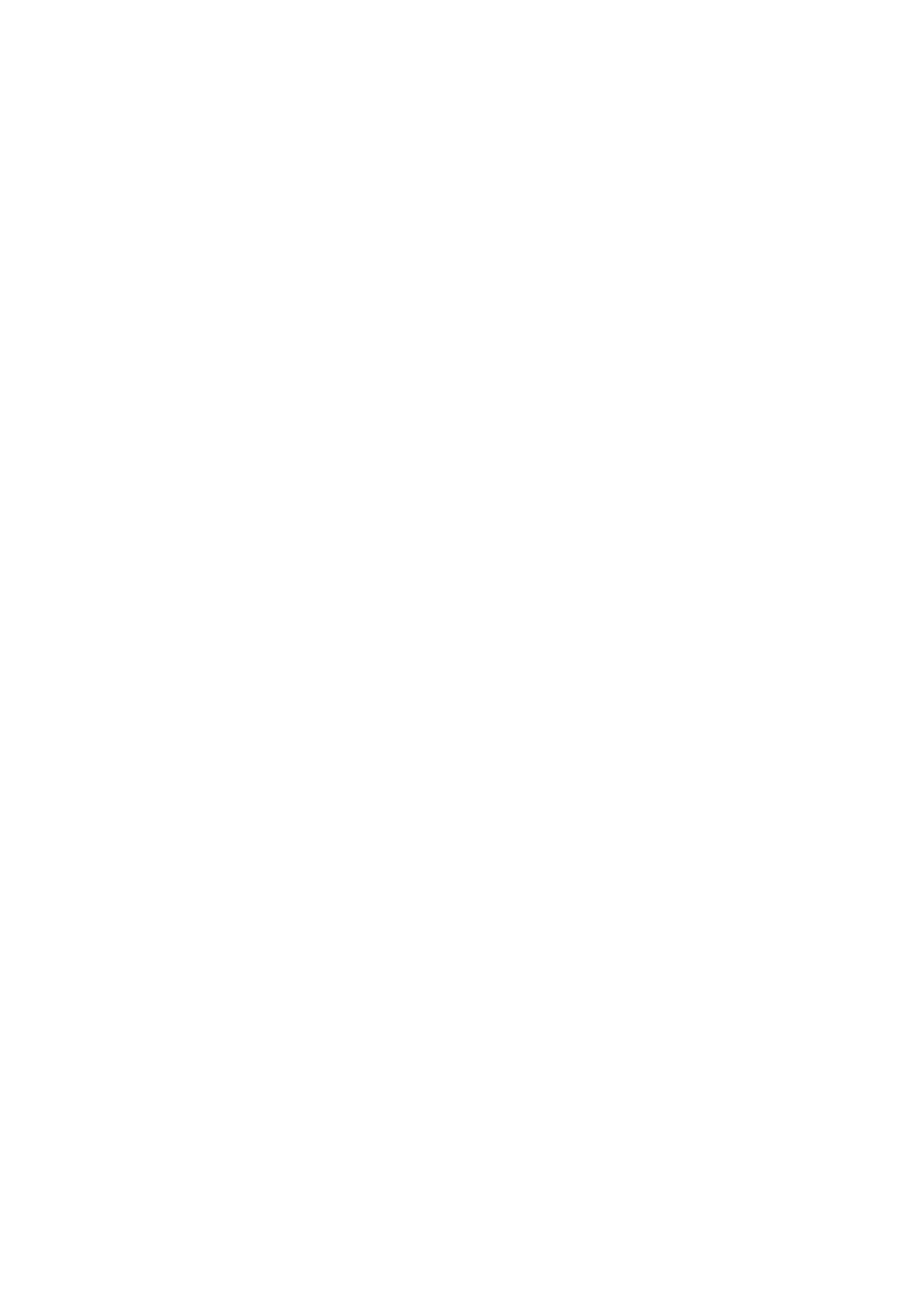- <span id="page-9-0"></span>An BK, Choo WD, Kang CW, Lee J, and Lee KW (2019). Effects of dietary lycopene or tomato paste on laying performance and serum lipids in laying hens and on malondialdehyde content in egg yolk upon storage. Journal of Poultry Science, 56 (1): 52-57. [Article link |](https://www.jstage.jst.go.jp/article/jpsa/56/1/56_0170118/_article/-char/ja/) DOI: <https://doi.org/10.2141/jpsa.0170118>
- Andretta I, Kipper M, Schirmann GD, Franceschina CS, and Ribeiro AML (2021). Modeling the performance of broilers under heat stress. Poultry Science, 100 (9): 101338[. Article link |](https://www.sciencedirect.com/science/article/pii/S0032579121003722) DOI: <https://doi.org/10.1016/j.psj.2021.101338>
- Arain M.A, Mei Z, Hassan F.U, Saeed M, Alagawany M, Shar A.H, and Rajput IR (2017). Lycopene: A natural antioxidant for prevention of heat-induced oxidative stress in poultry. World's Poultry Science Journal, 74 (1): 89-100. [Article link |](https://www.cambridge.org/core/journals/world-s-poultry-science-journal/article/abs/lycopene-a-natural-antioxidant-for-prevention-of-heatinduced-oxidative-stress-in-poultry/6B0B27C9CD18B1C15951F90B4236DEC1) DOI: <https://doi.org/10.1017/S0043933917001040>
- Badran A (2020). Effect of dietary curcumin and curcumin nanoparticles supplementation on growth performance, immune response and antioxidant of broilers chickens. Egyptian Poultry Science Journal, 40(1): 325-343. [Article link |](https://journals.ekb.eg/article_81756.html) DOI: <https://doi.org/10.21608/epsj.2020.81756>
- Baxter MFA, Greene ES, Kidd MT, Tellez-Isaias G, Orlowski S, and Dridi S (2020). Water amino acid-chelated trace mineral supplementation decreases circulating and intestinal HSP70 and proinflammatory cytokine gene expression in heat-stressed broiler chickens. Journal of Animal Science, 98 (3): skaa049[. Article link |](https://academic.oup.com/jas/article-abstract/98/3/skaa049/5734523) DOI[: https://doi.org/10.1093/JAS/SKAA049](https://doi.org/10.1093/JAS/SKAA049)
- Bilal R.M, Hassan F.ul, Farag M.R, Nasir T.A, Ragni M, Mahgoub H.A.M, and Alagawany M (2021). Thermal stress and high stocking densities in poultry farms: Potential effects and mitigation strategies. Journal of Thermal Biology, 99:102944. [Article link |](https://www.sciencedirect.com/science/article/pii/S030645652100111X) DOI: <https://doi.org/10.1016/j.jtherbio.2021.102944>
- Bozkurt M, Küçükyilmaz K, Çatli A.U, Çinar M, Bintaş E, and Çöven F (2012). Performance, egg quality, and immune response of laying hens fed diets supplemented with mannan-Oligosaccharide or an essential oil mixture under moderate and hot environmental conditions. Poultry Science, 91 (6): 1379-1386[. Article link |](https://www.sciencedirect.com/science/article/pii/S0032579119402575) DOI[: https://doi.org/10.3382/ps.2011-02023](https://doi.org/10.3382/ps.2011-02023)
- Chang Q, Lu Y, and Lan R (2020). Chitosan oligosaccharide as an effective feed additive to maintain growth performance, meat quality, muscle glycolytic metabolism, and oxidative status in yellow-feather broilers under heat stress. Poultry Science, 99 (10), 4824-4831. [Article link |](https://www.sciencedirect.com/science/article/pii/S0032579120304570) DOI[: https://doi.org/10.1016/j.psj.2020.06.071](https://doi.org/10.1016/j.psj.2020.06.071)
- Chao Y, Kim HW, Cramer T, Cheng HW, and Kim YHB (2017). Effect of Probiotic Feeding on Oxidative Stability and Meat Quality Attributes of Breast Muscle from Chickens Exposed to Chronic Heat Stress. Meat and Muscle Biology, 1(3). [Article link |](https://www.iastatedigitalpress.com/mmb/article/id/9344/) DOI: <https://doi.org/10.22175/rmc2017.161>
- Chawke AP, Dakhore RS, and Shegokar SR (2021). Effect of Dietary Supplementation of Black Cumin (Nigella sativa) Seed Powder on Growth Performance and Economics of Giriraja Poultry. International Journal of Current Microbiology and Applied Sciences, 7(1): 56- 63. [Article link |](https://dergipark.org.tr/en/pub/mejs/issue/63294/947054) DOI: <https://doi.org/10.20546/ijcmas.2021.1001.163>
- Chowdhury VS, and Furuse M (2013). Central regulation of physiological and metabolic responses in neonatal chicks. In Chickens: Physiology, Diseases and Farming Practices. Nova Science Publishers, Inc. pp. 105-124[. Article link |](https://kyushu-u.pure.elsevier.com/en/publications/central-regulation-of-physiological-and-metabolic-responses-in-ne)
- Cronje PB (2018). Essential role of methyl donors in animal productivity. Animal Production Science, 58 (4): 655-665. [Article link |](https://www.publish.csiro.au/an/an15729) DOI: <https://doi.org/10.1071/AN15729>
- Daghir N (2009). Nutritional strategies to reduce heat stress in broilers and broiler breeders. Lohmann Information, 44 (1), 6-15. Article link [|](https://www.researchgate.net/profile/Nuhad-Daghir/publication/228389282_Nutritional_strategies_to_reduce_heat_stress_in_broilers_and_broiler_breeders/links/0fcfd50cee9116469a000000/Nutritional-strategies-to-reduce-heat-stress-in-broilers-and-broiler-breeders.pdf)
- Daghir N.J (2008). Present status and future of the poultry industry in hot regions. Poultry Production in Hot Climates: Second Edition, CABI. Pp.1-11. [Article link |](https://www.researchgate.net/publication/288786331_Present_status_and_future_of_the_poultry_industry_in_hot_regions) DOI: <https://doi.org/10.1079/9781845932589.0001>
- Doneria R, Dubey M, Gendley MK, Ramteke RC, and Pathak R (2020). Essential oils and Organic Acids: Feed Additive in Broiler Chickens. International Journal of Current Microbiology and Applied Sciences, 9 (6): 3586-3593. [Article link |](https://www.ijcmas.com/9-6-2020/Raina%20Doneria,%20et%20al.pdf) DOI: <https://doi.org/10.20546/ijcmas.2020.906.422>
- Dosoky WM, Zeweil HS, Ahmed MH, Zahran SM, Ali AM, Abdelsalam NR, and Naiel MAE (2021). The influences of Tylosine and licorice dietary supplementation in terms of the productive performance, serum parameters, egg yolk lipid profile, antioxidant and immunity status of laying Japanese quail under heat stress condition. Journal of Thermal Biology, 103015. [Article link |](https://www.sciencedirect.com/science/article/pii/S0306456521001832) DOI: <https://doi.org/10.1016/j.jtherbio.2021.103015>
- Tekce E and Gül M (2021). Effects of Origanum syriacum essential oil added in different levels to the diet of broilers under heat stress on performance and intestinal histology. European Poultry Science, 80: 1-11[. Article link |](https://www.researchgate.net/profile/Mehmet-Gul-5/publication/316958280_Effects_of_Origanum_syriacum_essential_oil_added_in_different_levels_to_the_diet_of_broilers_under_heat_stress_on_performance_and_intestinal_histology/links/5a4b6717aca272d294652565/Effects-of-Origanum-syriacum-essential-oil-added-in-different-levels-to-the-diet-of-broilers-under-heat-stress-on-performance-and-intestinal-histology.pdf) DOI: <https://doi.org/10.1399/eps.2016.157>
- El-Kassas S, El-Naggar K, Abdo SE, Abdo W, Kirrella AAK, El-Mehaseeb I, and Abu El-Magd M (2019). Dietary supplementation with copper oxide nanoparticles ameliorates chronic heat stress in broiler chickens. Animal Production Science, 60 (2): 254-268[. Article link |](https://www.publish.csiro.au/AN/AN18270) DOI: <https://doi.org/10.1071/AN18270>
- El-Shoukary RDM, Darwish MHA, and Abdel-Rahman MAM (2014). Behavioral, Performance, Carcass Traits and Hormonal Changes of Heat Stressed Broilers Feeding Black and Coriander Seeds. Advanced Veterinary Research, 4(3): 97-101[. Article link |](https://advetresearch.com/index.php/avr/article/view/79)
- Elbaz AM, Ibrahim NS, Shehata AM, Mohamed NG, and Abdel-Moneim AME (2021). Impact of multi-strain probiotic, citric acid, garlic powder or their combinations on performance, ileal histomorphometry, microbial enumeration and humoral immunity of broiler chickens. Tropical Animal Health and Production, 53(1): 1-10[. Article link |](https://link.springer.com/article/10.1007/s11250-021-02554-0) DOI[: https://doi.org/10.1007/s11250-021-02554-0](https://doi.org/10.1007/s11250-021-02554-0)
- Farfán C, Oliveros Y, and de Basilio V (2010). Effect of mineral supplying in water or feed on productive and physiological variables in broiler under heat stress conditions. Zootecnia Tropical, 28(3): 363-373. [Article link |](http://ve.scielo.org/scielo.php?script=sci_abstract&pid=S0798-72692010000300007&lng=pt&nrm=iso&tlng=en)
- Fathi MM, Ebeid TA, Al-Homidan I, Soliman NK, and Abou-Emera OK (2017). Influence of probiotic supplementation on immune response in broilers raised under hot climate. British Poultry Science, 58 (5): 512-516. [Article link |](https://www.tandfonline.com/doi/full/10.1080/00071668.2017.1332405) DOI: <https://doi.org/10.1080/00071668.2017.1332405>
- Gharaghani H, Shariatmadari F, and Torshizi MA (2015). Effect of fennel (Foeniculum vulgare mill.) used as a feed additive on the egg quality of laying hens under heat stress. Brazilian Journal of Poultry Science, 17: 199-207. [Article link |](https://www.scielo.br/j/rbca/a/8pBT9XQCxHM5Gh7nGNYn9Cn/?lang=en) DOI: <https://doi.org/10.1590/1516-635x1702199-208>
- Ghasemi HA and Nari N (2020). Effect of supplementary betaine on growth performance, blood biochemical profile, and immune response in heat-stressed broilers fed different dietary protein levels. Journal of Applied Poultry Research, 29 (2): 301-313. [Article link |](https://www.sciencedirect.com/science/article/pii/S1056617119322408) DOI: <https://doi.org/10.1016/j.japr.2019.11.004>
- Gonçalves SA, Ferreira RA, Pereira IG, De Oliveira CC, Amaral PIS, Garbossa CAP, and Da Silva Fonseca L (2017). Behavioral and physiological responses of different genetic lines of free-range broiler raised on a semi-intensive system. Journal of Animal Behaviour and Biometeorology, 5 (4): 112-117[. Article link |](https://www.jabbnet.com/article/doi/10.31893/2318-1265jabb.v5n4p112-117) DOI: <https://doi.org/10.14269/2318-1265/jabb.v5n4p112-117>
- Gorlov IF, Slozhenkina MI, Komarova ZB, Golovin VV, Krotova OE, Ivanov SM, and Rudkovskaya AV (2020). Mineral feed additive to prevent chickens' heat stress. International Journal of Pharmaceutical Research, 12 (3): 168-173. [Article link |](https://elibrary.ru/item.asp?id=43271770) DOI: <https://doi.org/10.31838/ijpr/2020.12.03.030>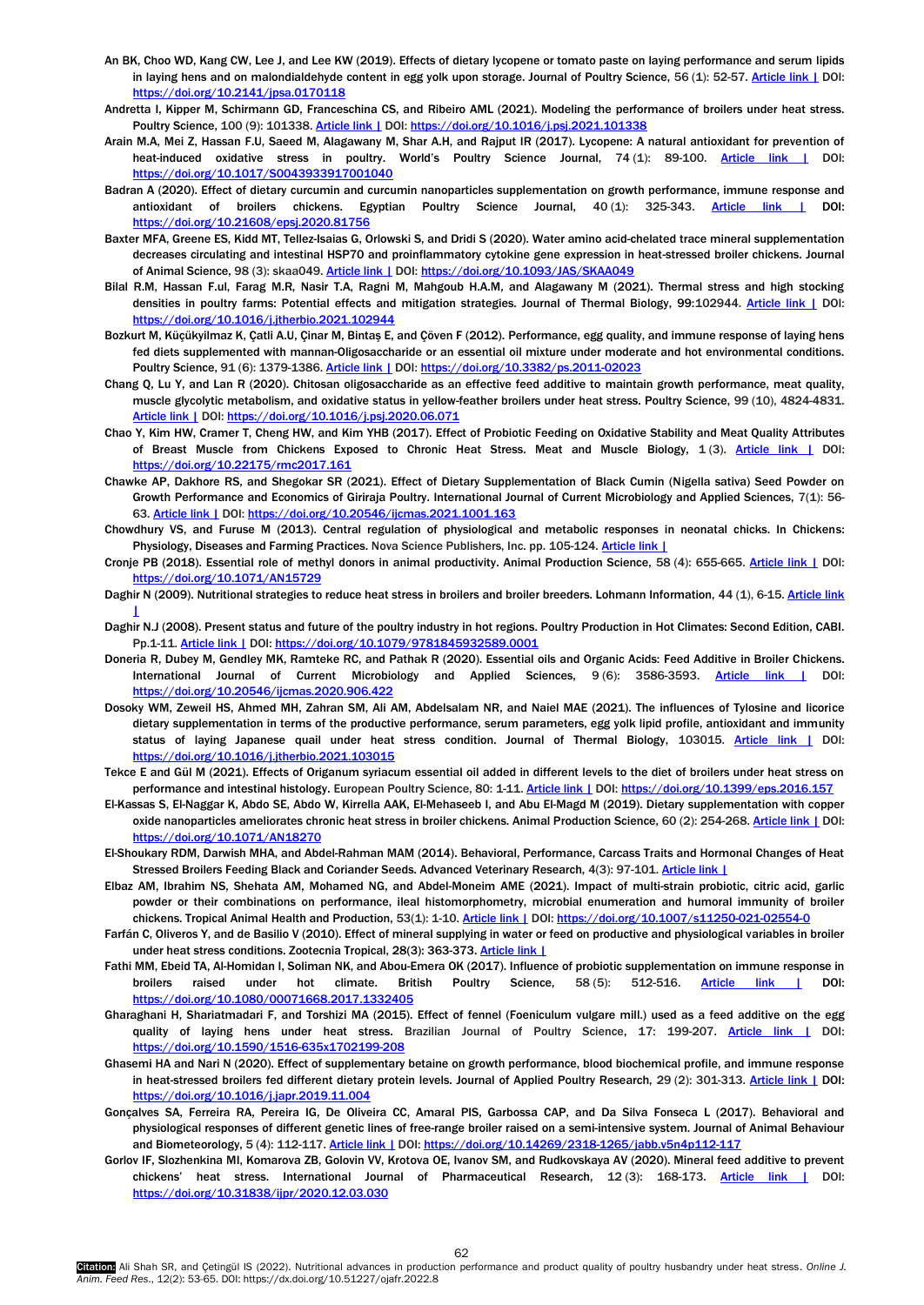- Greene ES, Cauble R, Kadhim H, de Almeida Mallmann B, Gu I, Lee SO, and Dridi S (2021). Protective effects of the phytogenic feed additive "comfort" on growth performance via modulation of hypothalamic feeding- and drinking-related neuropeptides in cyclic heat-stressed broilers. Domestic Animal Endocrinology, 74: 106487. [Article link |](https://www.sciencedirect.com/science/article/pii/S0739724020300540) DOI: <https://doi.org/10.1016/j.domaniend.2020.106487>
- Hafeez A, Akram W, Sultan A, Konca Y, Ayasan T, Naz S, and Khan RU (2021). Effect of dietary inclusion of taurine on performance, carcass characteristics and muscle micro-measurements in broilers under cyclic heat stress. Italian Journal of Animal Science, 20(1): 872- 877. [Article link |](https://www.tandfonline.com/doi/full/10.1080/1828051X.2021.1921627) DOI[: https://doi.org/10.1080/1828051X.2021.1921627](https://doi.org/10.1080/1828051X.2021.1921627)
- Hajati H, Hassanabadi A, Golian A, Nassiri-Moghaddam H, and Reza Nassiri M (2015). The effect of grape seed extract and vitamin C feed supplementation on some blood parameters and HSP70 gene expression of broiler chickens suffering from chronic heat stress. Italian Journal of Animal Science, 14 (3): 3273[. Article link |](https://www.tandfonline.com/doi/full/10.4081/ijas.2014.3273) DOI: <https://doi.org/10.4081/ijas.2015.3273>
- Hassan Mir S, Prakash Pal R, Mani V, Ahmed Malik T, Ojha L, and Yadav S (2018). Role of dietary minerals in heat-stressed poultry: A review. Journal of Entomology and Zoology Studies, 6, 820-826[. Article link |](https://www.entomoljournal.com/archives/2018/vol6issue5/PartM/6-5-56-496.pdf)
- He S, Li S, Arowolo MA, Yu Q, Chen F, Hu R, and He J (2019). Effect of resveratrol on growth performance, rectal temperature and serum parameters of yellow-feather broilers under heat stress. Animal Science Journal, 90 (3): 401-411. [Article link |](https://onlinelibrary.wiley.com/doi/full/10.1111/asj.13161) DOI: <https://doi.org/10.1111/asj.13161>
- He W, Li P, and Wu G (2021). Amino Acid Nutrition and Metabolism in Chickens. Advances in Experimental Medicine and Biology, 1285: 109-131[. Article link |](https://link.springer.com/chapter/10.1007/978-3-030-54462-1_7) DOI[: https://doi.org/10.1007/978-3-030-54462-1\\_7](https://doi.org/10.1007/978-3-030-54462-1_7)
- Holik V (2015). Management of laying hens under tropical conditions begins during the rearing period. Lohmann Information, 50(2):16-23. [Article link |](https://www.cabdirect.org/cabdirect/abstract/20153359656)
- Hosseini-Vashan SJ, and Piray AH (2021). Effect of dietary saffron (Crocus sativus) petal extract on growth performance, blood biochemical indices, antioxidant balance, and immune responses of broiler chickens reared under heat stress conditions. Italian Journal of Animal Science, 20(1): 1338-1347[. Article link |](https://www.tandfonline.com/doi/full/10.1080/1828051X.2021.1921628) DOI: <https://doi.org/10.1080/1828051X.2021.1921628>
- Humam AM, Loh TC, Foo HL, Izuddin WI, Zulkifli I, Samsudin AA, and Mustapha NM (2021). Supplementation of postbiotic RI11 improves antioxidant enzyme activity, upregulated gut barrier genes, and reduced cytokine, acute phase protein, and heat shock protein 70 gene expression levels in heat-stressed broilers. Poultry Science, 100(3): 100908. [Article link |](https://www.sciencedirect.com/science/article/pii/S0032579120309597) DOI: <https://doi.org/10.1016/j.psj.2020.12.011>
- Iyasere OS, Bateson M, Beard AP, and Guy JH (2021). Which factor is more important: Intensity or duration of episodic heat stress on broiler chickens? Journal of Thermal Biology, 102981[. Article link |](https://www.sciencedirect.com/science/article/pii/S0306456521001492) DOI[: https://doi.org/10.1016/j.jtherbio.2021.102981](https://doi.org/10.1016/j.jtherbio.2021.102981)
- Jimoh AA, Ahmed A, Agaie BM, Umaru MA, Ibrahim A, Jelani Ibitoye EB (2020). Ameliorative effects of Citrullus lanatus (watermelon) juice on survival, performance and lipid peroxidation status of heat-stressed broiler chickens. Nigerian Journal of Animal Production, 45 (4): 155-165[. Article link |](https://njap.org.ng/index.php/njap/article/view/551) DOI: <https://doi.org/10.51791/njap.v45i4.551>
- Kang D and Shim K (2021). Early heat exposure effect on the heat shock proteins in broilers under acute heat stress. Poultry Science. 100 (3): 100964. [Article link |](https://www.sciencedirect.com/science/article/pii/S0032579120310154) DOI[: https://doi.org/10.1016/j.psj.2020.12.061](https://doi.org/10.1016/j.psj.2020.12.061)
- Khafar KR, Mojtahedin A, Rastegar N, Neytali MK, and Olfati A (2019). Dietary inclusion of thyme essential oil alleviative effects of heat stress on growth performance and immune system of broiler chicks. Iranian Journal of Applied Animal Science, 9 (3):509-517. Article [link |](http://ijas.iaurasht.ac.ir/article_667611.html)
- Khan RU, Naz S, and Dhama K (2014). Chromium: Pharmacological applications in heat-stressed poultry. International Journal of Pharmacology, 9 (3): 509-517[. Article link |](https://www.cabdirect.org/cabdirect/abstract/20143337435) DOI[: https://doi.org/10.3923/ijp.2014.213.217](https://doi.org/10.3923/ijp.2014.213.217)
- Koh K and Macleod MG (1999). Effects of ambient temperature on heat increment of feeding and energy retention in growing broilers maintained at different food intakes. British Poultry Science, 40 (4): 511-516. [Article link |](https://www.tandfonline.com/doi/abs/10.1080/00071669987287) DOI: <https://doi.org/10.1080/00071669987287>
- Kumbhar S, Khan AZ, Parveen F, Nizamani ZA, Siyal FA, El-Hack MEA, Huang K (2018). Impacts of selenium and vitamin E supplementation on mRNA of heat shock proteins, selenoproteins and antioxidants in broilers exposed to high temperature. AMB Express, 8 (1), 1-10. [Article link |](https://amb-express.springeropen.com/articles/10.1186/s13568-018-0641-0) DOI: <https://doi.org/10.1186/s13568-018-0641-0>
- Kuttappan V.A, Manangi M, Bekker M, Chen J, and Vazquez-Anon M (2021). Nutritional Intervention Strategies Using Dietary Antioxidants and Organic Trace Minerals to Reduce the Incidence of Wooden Breast and Other Carcass Quality Defects in Broiler Birds. Frontiers in Physiology, 12: 428. [Article link |](https://www.frontiersin.org/articles/10.3389/fphys.2021.663409/full) DOI[: https://doi.org/10.3389/fphys.2021.663409](https://doi.org/10.3389/fphys.2021.663409)
- Laganá C, Ribeiro AML, Kessler AM, Kratz LR, and Pinheiro CC (2007). Effects of the reduction of dietary heat increment on the performance, carcass yield, and diet digestibility of broilers submitted to heat stress. Revista Brasileira de Ciencia Avicola, 9: 45-51. [Article link |](https://www.scielo.br/j/rbca/a/KkvLhSf8vxg8vQWfs3rSs7m/?format=pdf&lang=en) DOI[: https://doi.org/10.1590/S1516-635X2007000100007](https://doi.org/10.1590/S1516-635X2007000100007)
- Lartey KA, Kang DJ, Zhang QH, Shi CQ, Yang F, Lin HY, Chen JJ (2020). Chromolaena odorata as a potential feed additive bioresource to alleviate heat stress in chickens in the humid tropics. World's Poultry Science Journal, 76 (1): 119-133. [Article link |](https://www.tandfonline.com/doi/full/10.1080/00439339.2020.1729673) DOI: <https://doi.org/10.1080/00439339.2020.1729673>
- Laudadio V, Dambrosio A, Normanno G, Khan R.U, Naz S, Rowghani E, and Tufarelli V (2012). Effect of reducing dietary protein level on performance responses and some microbiological aspects of broiler chickens under summer environmental conditions. Avian Biology Research, 5 (2), 88-92. [Article link |](https://journals.sagepub.com/doi/abs/10.3184/175815512X13350180713553) DOI[: https://doi.org/10.3184/175815512X1335018071](https://doi.org/10.3184/175815512X1335018071)
- Liew PK, Zulkifli I, Hair-Bejo M, Omar AR, and Israf DA (2003). Effects of early age feed restriction and heat conditioning on heat shock protein 70 expression, resistance to infectious bursal disease, and growth in male broiler chickens subjected to heat stress. Poultry Science, 82(12): 1879-1885. [Article link |](https://www.sciencedirect.com/science/article/pii/S0032579119439795) DOI[: https://doi.org/10.1093/ps/82.12.1879](https://doi.org/10.1093/ps/82.12.1879)
- Lin H, Jiao HC, Buyse J, and Decuypere E (2006). Strategies for preventing heat stress in poultry. World's Poultry Science Journal, 62(1): 71- 86. [Article link |](https://www.cambridge.org/core/journals/world-s-poultry-science-journal/article/abs/strategies-for-preventing-heat-stress-in-poultry/114CAADF22599E20B2E1192AEE49FE69) DOI: <https://doi.org/10.1079/WPS200585>
- Liu LL, He JH, Xie HB, Yang YS, Li JC, and Zou Y (2014). Resveratrol induces antioxidant and heat shock protein mRNA expression in response to heat stress in black-boned chickens. Poultry Science, 93 (1): 54-62. [Article link |](https://www.sciencedirect.com/science/article/pii/S0032579119359826) DOI[: https://doi.org/10.3382/ps.2013-](https://doi.org/10.3382/ps.2013-03423) [03423](https://doi.org/10.3382/ps.2013-03423)
- Liu L, Ren M, Ren K, Jin Y, and Yan M (2020). Heat stress impacts on broiler performance: a systematic review and meta-analysis. Poultry Science, 99 (11): 6205-6211[. Article link |](https://www.sciencedirect.com/science/article/pii/S0032579120305575) DOI[: https://doi.org/10.1016/j.psj.2020.08.019](https://doi.org/10.1016/j.psj.2020.08.019)
- Liu M, Lu Y, Gao P, Xie X, Li D, Yu D, and Yu M (2020). Effect of curcumin on laying performance, egg quality, endocrine hormones, and immune activity in heat-stressed hens. Poultry Science, 99 (4): 2196-2202. [Article link |](https://www.sciencedirect.com/science/article/pii/S0032579119579111) DOI: <https://doi.org/10.1016/j.psj.2019.12.001>
- Liverpool-Tasie LSO, Sanou A, and Tambo JA (2019). Climate change adaptation among poultry farmers: evidence from Nigeria. Climatic Change, 157(3): 527-544. [Article link |](https://link.springer.com/article/10.1007/s10584-019-02574-8) DOI: <https://doi.org/10.1007/s10584-019-02574-8>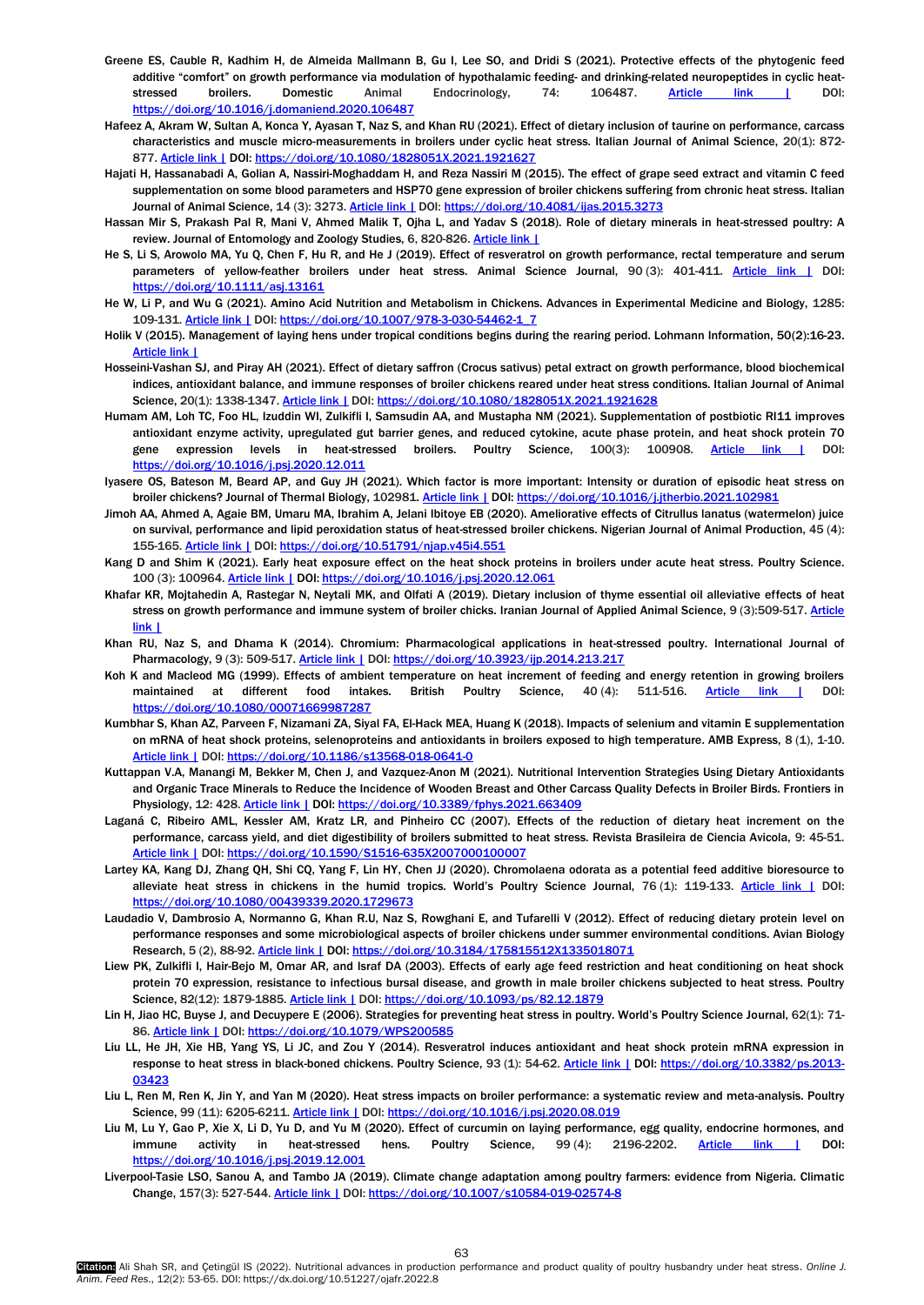- Mack LA, Felver-Gant JN, Dennis RL, and Cheng HW (2013). Genetic variations alter production and behavioral responses following heat stress in 2 strains of laying hens, Poultry Science, 92(2): 285-294[. Article link |](https://www.sciencedirect.com/science/article/pii/S0032579119395215) DOI[: https://doi.org/10.3382/ps.2012-02589](https://doi.org/10.3382/ps.2012-02589)
- Mahmoud UT, Abdel-Rahman MAM, Darwish MHA, Applegate TJ, and Cheng HW (2015). Behavioral changes and feathering score in heat stressed broiler chickens fed diets containing different levels of propolis. Applied Animal Behaviour Science, 166: 98-105. Article link [|](https://www.sciencedirect.com/science/article/pii/S0168159115000891) DOI: <https://doi.org/10.1016/j.applanim.2015.03.003>
- Mehaisen G.M.K, Ibrahim R.M, Desoky A.A, Safaa H.M, El-Sayed O.A, and Abass A.O (2017). The importance of propolis in alleviating the negative physiological effects of heat stress in quail chicks. PLoS ONE, 12 (10), e0186907. [Article link |](https://journals.plos.org/plosone/article?id=10.1371/journal.pone.0186907) DOI: <https://doi.org/10.1371/journal.pone.0186907>
- Malekizadeh M, Moeini MM, Ghazi S (2013). The effects of different levels of ginger (Zingiber officinale Rosc) and turmeric (Curcuma longa Linn) rhizomes powder on some blood metabolites and production performance characteristics of laying hens. Journal of agricultural science and technalogy, 3(2): 301-305. [Article link |](https://www.sid.ir/en/Journal/ViewPaper.aspx?ID=283764)
- Min YN, Liu FX, Qi X, Ji S, Ma SX, Liu X, Gao YP (2018). Effects of methionine hydroxyl analog chelated zinc on laying performance, eggshell quality, eggshell mineral deposition, and activities of Zn-containing enzymes in aged laying hens. Poultry Science, 97 (10):3587-3593. [Article link |](https://www.sciencedirect.com/science/article/pii/S0032579119304572) DOI: <https://doi.org/10.3382/ps/pey203>
- Mohamed ASA, Lozovskiy AR, and Ali AMA (2019). Strategies to combat the deleterious impacts of heat stress through feed restrictions and dietary supplementation (vitamins, minerals) in broilers. Journal of the Indonesian Tropical Animal Agriculture, 44:155-166. [Article link |](https://pdfs.semanticscholar.org/cd31/6773edc3dae1dbf53fb030598999a8afca09.pdf) DOI: <https://doi.org/10.14710/jitaa.44.2.155-166>
- Mujahid A (2011). Nutritional strategies to maintain efficiency and production of chickens under high environmental temperature. Journal of Poultry Science, 1105190115-1105190115. [Article link |](https://www.jstage.jst.go.jp/article/jpsa/advpub/0/advpub_010115/_article/-char/ja/) DOI[: https://doi.org/10.2141/jpsa.010115](https://doi.org/10.2141/jpsa.010115)
- Mushtaq T, Mirza MA, Athar M, Hooge DM, Ahmad T, Ahmad G Noreen U. (2007). Dietary sodium and chloride for twenty-nineto forty-twoday-old broiler chickens at constant electrolyte balance under subtropical summer conditions. Journal of Applied Poultry Research, 16 (2): 161-170[. Article link |](https://www.sciencedirect.com/science/article/pii/S1056617119316071) DOI[: https://doi.org/10.1093/japr/16.2.161](https://doi.org/10.1093/japr/16.2.161)
- Mustafa MA and Wasman PH (2020). The impact of powders and oil additives of cinnamon and clove in quails diet as antistressor and antioxidant during hot months. Iraqi Journal of Agricultural Sciences, 51(3): 760-766. Article link | DOI: <https://doi.org/10.36103/ijas.v51i3.1031>
- Nawab A Li G, An L, wu J, Chao L, Xiao M, Ghani MW (2019). Effect of curcumin supplementation on TLR4 mediated non-specific immune responses in liver of laying hens under high-temperature conditions. Journal of Thermal Biology, 84: 384-397. [Article link |](https://www.sciencedirect.com/science/article/pii/S0306456519301998) DOI: <https://doi.org/10.1016/j.jtherbio.2019.07.003>
- Osti R, Bhattarai D, and Zhou D (2017). Climatic variation: Effects on stress levels, feed intake, and bodyweight of broilers. Revista Brasileira de Ciencia Avicola, 19: 489-496[. Article link |](https://www.scielo.br/j/rbca/a/wqT7R57vSwRyHvpmmkBs4tK/?format=html&lang=en) DOI: <https://doi.org/10.1590/1806-9061-2017-0494>
- Petričević V, Lukić M, Škrbić Z, Rakonjac S, Dosković V, Petričević M, and Stanojković A (2018). The effect of using rosemary (Rosmarinus officinalis) in broiler nutrition on production parameters, slaughter characteristics, and gut microbiological population. Turkish Journal of Veterinary and Animal Sciences, 42(6): 658-664. [Article link |](https://journals.tubitak.gov.tr/veterinary/abstract.htm?id=23767) DOI[: https://doi.org/10.3906/vet-1803-53](https://doi.org/10.3906/vet-1803-53)
- Prajapat UK, Jain D, Sharma T, Dhuria RK, Bothra T, Nehra R, Siyag SS (2020). Effect of supplementation of tulsi (Ocimum sanctum) and fenugreek (trigonella foenum-graceum l.) on liveability and economics of heat stressed broilers in arid zone of Rajasthan. International Journal Of Livestock Research, 8(10): 247-251[. Article link |](http://ijlr.org/issue/effect-of-dietary-supplementation-of-tulsi-ocimum-sanctum-and-fenugreek-trigonella-foenum-graceum-l-on-carcass-characteristics-of-heat-stressed-broilers-in-arid-zone/) DOI[: http://doi.org/10.5455/ijlr.21080317050254](http://doi.org/10.5455/ijlr.21080317050254)
- Raei A, Karimi A, and Sadeghi A (2020). Performance, antioxidant status, nutrient retention and serum profile responses of laying Japanese quails to increasing addition levels of dietary guanidinoacetic acid. Italian Journal of Animal Science, 42(6): 658-664. Article [link |](https://www.tandfonline.com/doi/full/10.1080/1828051X.2019.1698325) DOI[: https://doi.org/10.1080/1828051X.2019.1698325](https://doi.org/10.1080/1828051X.2019.1698325)
- Ranjan A, Sinha R, Devi I, Rahim A, and Tiwari S (2019). Effect of Heat Stress on Poultry Production and their Managemental Approaches. International Journal of Current Microbiology and Applied Sciences, 8 (02): 1548-1555. [Article link |](https://www.researchgate.net/profile/Ranjana-Sinha-2/publication/331401318_Effect_of_Heat_Stress_on_Poultry_Production_and_their_Managemental_Approaches/links/5c7987aa92851c69504c1c54/Effect-of-Heat-Stress-on-Poultry-Production-and-their-Managemental-Approaches.pdf) DOI: <https://doi.org/10.20546/ijcmas.2019.802.181>
- Rao H and Gurram S (2021). Effect of herbal feed additives on performance, immunity, serum parameters and E. coli counts of broilers under heat stress. Indian Journal of Animal Nutrition, 38 (1)[: Article link |](https://www.researchgate.net/profile/Srinivas-Gurram/publication/354047777_Effect_of_Herbal_Feed_Additives_on_Performance_Immunity_Serum_Parameters_and_E_coli_Counts_of_Broilers_under_Heat_Stress/links/6120c55d169a1a0103171226/Effect-of-Herbal-Feed-Additives-on-Performance-Immunity-Serum-Parameters-and-E-coli-Counts-of-Broilers-under-Heat-Stress.pdf) DOI: <https://doi.org/10.5958/2231-6744.2021.00009.8>
- Rao SVR, Prakash B, Raju MVLN, Panda AK, Kumari RK, and Reddy EPK (2016). Effect of Supplementing Organic Forms of Zinc, Selenium and Chromium on Performance, Anti-Oxidant and Immune Responses in Broiler Chicken Reared in Tropical Summer. Biological Trace Element Research, 172 (2): 511-520. [Article link |](https://link.springer.com/article/10.1007/s12011-015-0587-x) DOI[: https://doi.org/10.1007/s12011-015-0587-x](https://doi.org/10.1007/s12011-015-0587-x)
- Ratriyanto A, Indreswari R, and Nuhriawangsa AMP (2017). Effects of dietary protein level and betaine supplementation on nutrient digestibility and performance of Japanese quails. Brazilian journal of poultry science, 19: 445-454. [Article link |](https://www.scielo.br/j/rbca/a/4kH6dh5cz6CwXTKqHDRZqfk/abstract/?lang=en) DOI: <https://doi.org/10.1590/1806-9061-2016-0442>
- Ratriyanto A, Indreswari R, and Sunarto (2014). Effects of protein levels and supplementation of methyl group donor on nutrient digestibility and performance of broiler chickens in the tropics. International Journal of Poultry Science, 13 (10): 575-581. Article link [|](https://www.cabdirect.org/cabdirect/abstract/20153039798) DOI: <https://doi.org/10.3923/ijps.2014.575.581>
- Ratriyanto A and Mosenthin R (2018). Osmoregulatory function of betaine in alleviating heat stress in poultry. Journal of Animal Physiology and Animal Nutrition, 102 (6): 1634-1650. [Article link |](https://onlinelibrary.wiley.com/doi/full/10.1111/jpn.12990) DOI[: https://doi.org/10.1111/jpn.12990](https://doi.org/10.1111/jpn.12990)
- Ryder AA, Feddes JJR, and Zuidhof MJ (2004). Field study to relate heat stress index to broiler performance. Journal of Applied Poultry Research, 13(3): 493-499. [Article link |](https://www.sciencedirect.com/science/article/pii/S1056617119317404) DOI: <https://doi.org/10.1093/japr/13.3.493>
- Sadeghi AA and Moghaddam M (2018). The effects of turmeric, cinnamon, ginger and garlic powder nutrition on antioxidant enzymes' status and hormones involved in energy metabolism of broilers during heat stress. Iranian Journal of Applied Animal Science, 8 (1): 125-130[. Article link |](http://ijas.iaurasht.ac.ir/article_538885.html)
- Sahin K, Orhan C, Tuzcu M, Ali S, Sahin N, and Hayirli A (2010). Epigallocatechin-3-gallate prevents lipid peroxidation and enhances antioxidant defense system via modulating hepatic nuclear transcription factors in heat-stressed quails. Poultry Science, 89 (10): 2251-2258. [Article link |](https://www.sciencedirect.com/science/article/pii/S003257911939039X) DOI: <https://doi.org/10.3382/ps.2010-00749>
- Sahin, Kazim, Sahin N, Onderci M, Yaralioglu S, and Kucuk O (2001). Protective role of supplemental vitamin E on lipid peroxidation, vitamins E, A and some mineral concentrations of broilers reared under heat stress. Veterinary Medicine, 46 (5): 140-144. Article link [|](https://www.agriculturejournals.cz/publicFiles/141417.pdf) DOI: <https://doi.org/10.17221/7870-VETMED>
- Saiz del Barrio A, Mansilla WD, Navarro-Villa A, Mica JH, Smeets JH, den Hartog LA, and García-Ruiz AI (2020). Effect of mineral and vitamin C mix on growth performance and blood corticosterone concentrations in heat-stressed broilers. Journal of Applied Poultry Research, 29 (1): 23-33. [Article link |](https://www.sciencedirect.com/science/article/pii/S1056617119322330) DOI[: https://doi.org/10.1016/j.japr.2019.11.001](https://doi.org/10.1016/j.japr.2019.11.001)
- Saleh AA, Kirrella AA, Dawood MAO, and Ebeid TA (2019). Effect of dietary inclusion of cumin seed oil on the performance, egg quality, immune response and ovarian development in laying hens under high ambient temperature. Journal of Animal Physiology and Animal Nutrition, 103 (6): 1810-1817. [Article link |](https://onlinelibrary.wiley.com/doi/full/10.1111/jpn.13206) DOI[: https://doi.org/10.1111/jpn.13206](https://doi.org/10.1111/jpn.13206)